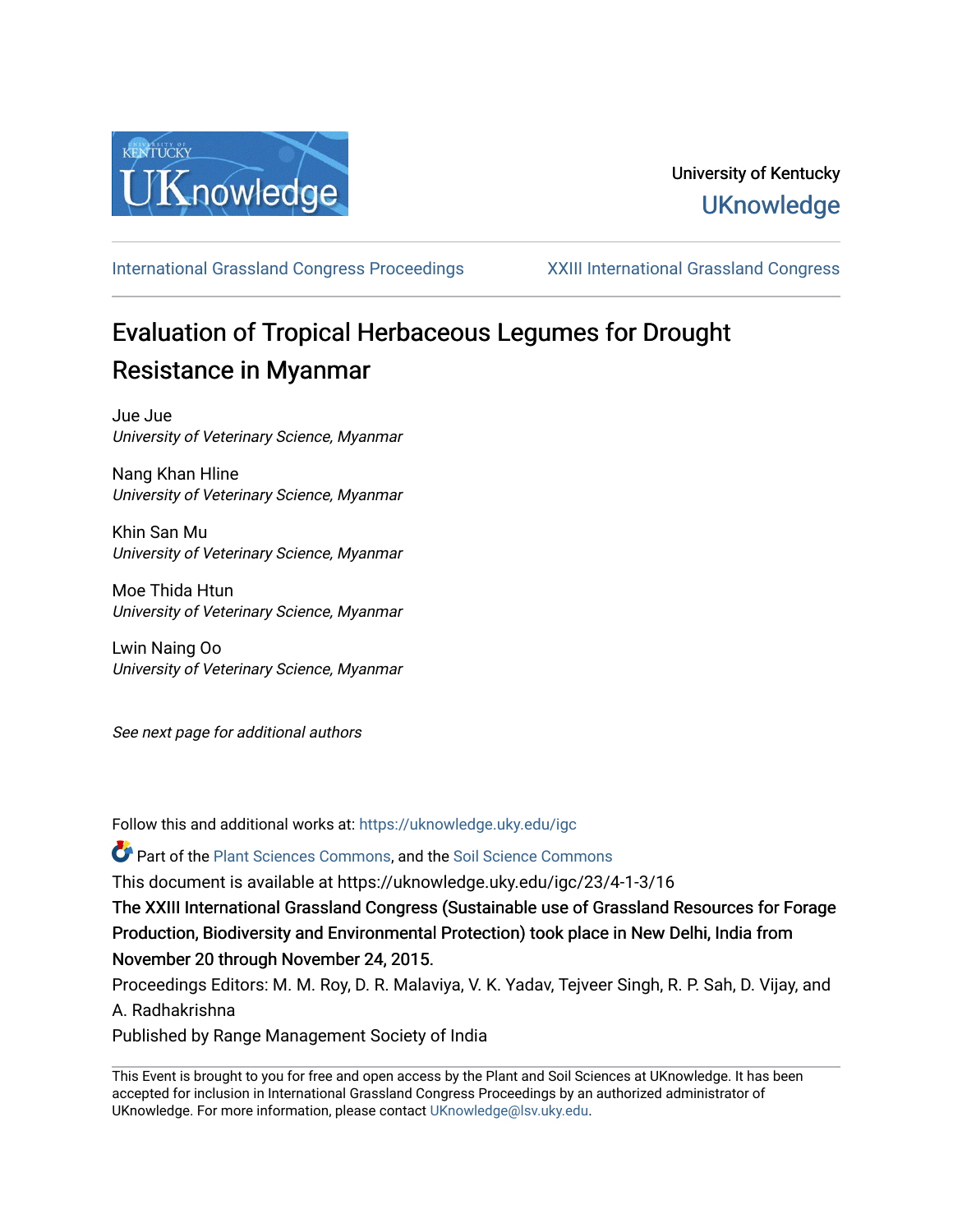# Presenter Information

Jue Jue, Nang Khan Hline, Khin San Mu, Moe Thida Htun, Lwin Naing Oo, Soe Min Thien, Dezin Soe Lwin, Jenny Hanks, Ganda Nakamanee, Werner Stür, and Aung Aung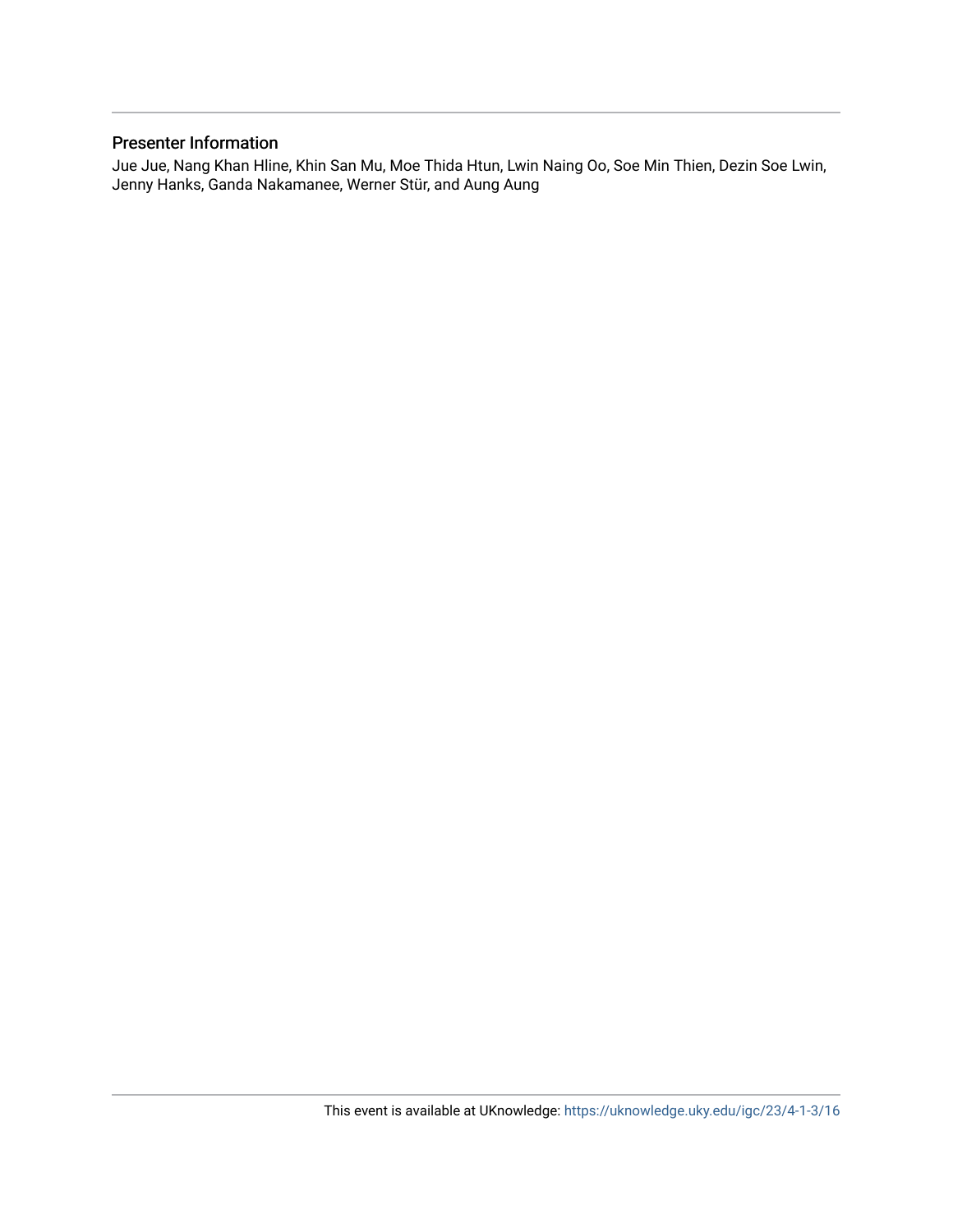Paper ID: 1130 **Theme 4.** Biodiversity, conservation and genetic improvement of range and forage species **Sub-theme 4.1.** Plant genetic resources and crop improvement

## **Evaluation of tropical herbaceous legumes for drought resistance in Myanmar**

Jue Jue<sup>1</sup>, Nang Khan Hline<sup>1\*</sup>, Khin San Mu<sup>1</sup>, Moe Thida Htun<sup>1</sup>, Lwin Naing Oo<sup>1</sup>, Soe Min Thien<sup>1</sup>, Dezin Soe Lwin<sup>1</sup>, Jenny Hanks<sup>2</sup>, Ganda Nakamanee<sup>3</sup> and Werner Stuer<sup>4</sup> Aung Aung<sup>5</sup>

<sup>1</sup>Dept. of Physiology and Biochemistry, University of Veterinary Science, Yezin, Nay Pyi Taw, Myanmar <sup>2</sup>University of Melbourne, Melbourne, Australia

<sup>3</sup>Nakhornratchasima Animal Nutrition Research & Development Center, Pakchong, Nakornratchasima 30130 Thailand

<sup>4</sup> Australian Centre for International Agricultural Research. GPO Box 1571, Canberra, ACT 2601, Australia  ${}^{5}$ Dept. of Physiology and Biochemistry, University of Veterinary Science, Yezin, Nay Pyi Taw, Myanmar \*Corresponding author e-mail: [nangkhanhline@gmail.com](mailto:nangkhanhline@gmail.com)

**Keywords:** Dry matter yield, Drought resistance, Legumes

## **Introduction**

Animal nutrition systems in the tropical and subtropical countries utilize a wide range of feedstuffs, mainly the crops and agricultural by- products, grasses, legumes, trees and shrubs. During the dry season, the crude protein concentration in the native grasses can drop below 3% crude protein (Atta- Krah and Reynolds, 1989). Fodder tree is not sufficient and is of low quality in Myanmar (Myo and Aye, 2007). Shrubs represent an enormous potential source of protein for ruminants in the tropics (Devendra, 1992). Browses are rich in nitrogen and minerals which are low in other conventional feeds of tropical regions. Herbaceous legume species play an important role in feeding ruminants worldwide. Herbaceous forage legume have been identified as potential protein supplements for ruminants since they contain high crude protein, minerals and vitamins needed for the growth of ruminal microbes (Norton and Poppi,1995).

Herbaceous legumes can be grown as a relay within cereal crops or as a rotation with cereals. Herbaceous legumes can access atmospheric N ('fixation') through bacterial activity in root nodules. The 'fixed' N becomes available to the legume and subsequent cereal crops. Herbaceous legumes are best planted from seed (Nulik *et al*., 2013). The aim of using herbaceous legumes in cropping systems is to increase animal productivity, particularly live weight gain in animals being prepared for market. Herbaceous legumes may be fed directly to animals as fresh material in the late wet and early dry seasons, with browse or tree legumes retained for later dry season feeding, or stored as hay and fed in the late dry or early wet seasons when the availability and quality of local feed is lower (Nulik *et al.,* 2013).

Legume based pastures give high individual animal performance for growth, fattening, reproduction and wool growth. Cattle live weight gain has been related positively to the proportion of legume in the sward (Mureithi *et al.,* 1995). As pastures become mature, they are characterized by high content of fibre with a higher grade of lignifications and low protein content (Enoh *et al.,* 2005). In Myanmar there is only 0.35% cultivated pasture area to that of cultivated acreages. The improvement and development of pasture is a necessity for Myanmar (Myo and Aye, 2007). For that reason it is needed to evaluate the yield herbaceous legumes for the potential use for ruminants in Myanmar.

# **Materials and Methods**

This experiment was conducted at the Department of Physiology and Biochemistry, University of Veterinary Science, Yezin, Nay Pyi Taw, Myanmar. The experiment was started in June 2014. In this experiment, 13 herbaceous legumes provided by Australian Centre for International Agriculture Research (ACIAR) planted to be evaluated. Those were Ooloo (*Centrosema brasilianum*), Verano (*Stylosanthes hamata*), Endurance (*Lablab purpureus*), Seca (*Stylosanthes scabra*), Progardes (*D. virgatus/bicornutum*), Cadarga (*Macroptilum bracteatum),*Ubon Stylo (*Stylosanthes guianensis),*  Stylo 184 (*Stylosanthes guianensis*), Milgarra (*Clitoria ternatea*),TQ90 (*Desmanthus leptophyllus*), Archer (*Macrotyloma axillare*), Cardillo (*Centrosema molle* ), Mayara (*D. pernambucanus*) . The experiment was designed in Randomized Completely Block Design (RCBD) with 4 plots and each plot consisted of 13 species. Herbaceous legumes were planted at the start of rainy season (15-6-2014). A single row of the legumes was drilled by hand giving 13 rows of 4m long in each plot. The interval between the plots was 2m wide. All plots were hand-weeded and received no fertilizer and additional water during the experiment. Weeding of plots was done by 3-4 weeks after sowing. Every 4 weeks, weeding of plots were done. Herbaceous legumes were harvested every 6 weeks for DM yield determination for 3 times. The data were subjected to the analysis of variance (ANOVA) using randomized completely block design (RCBD).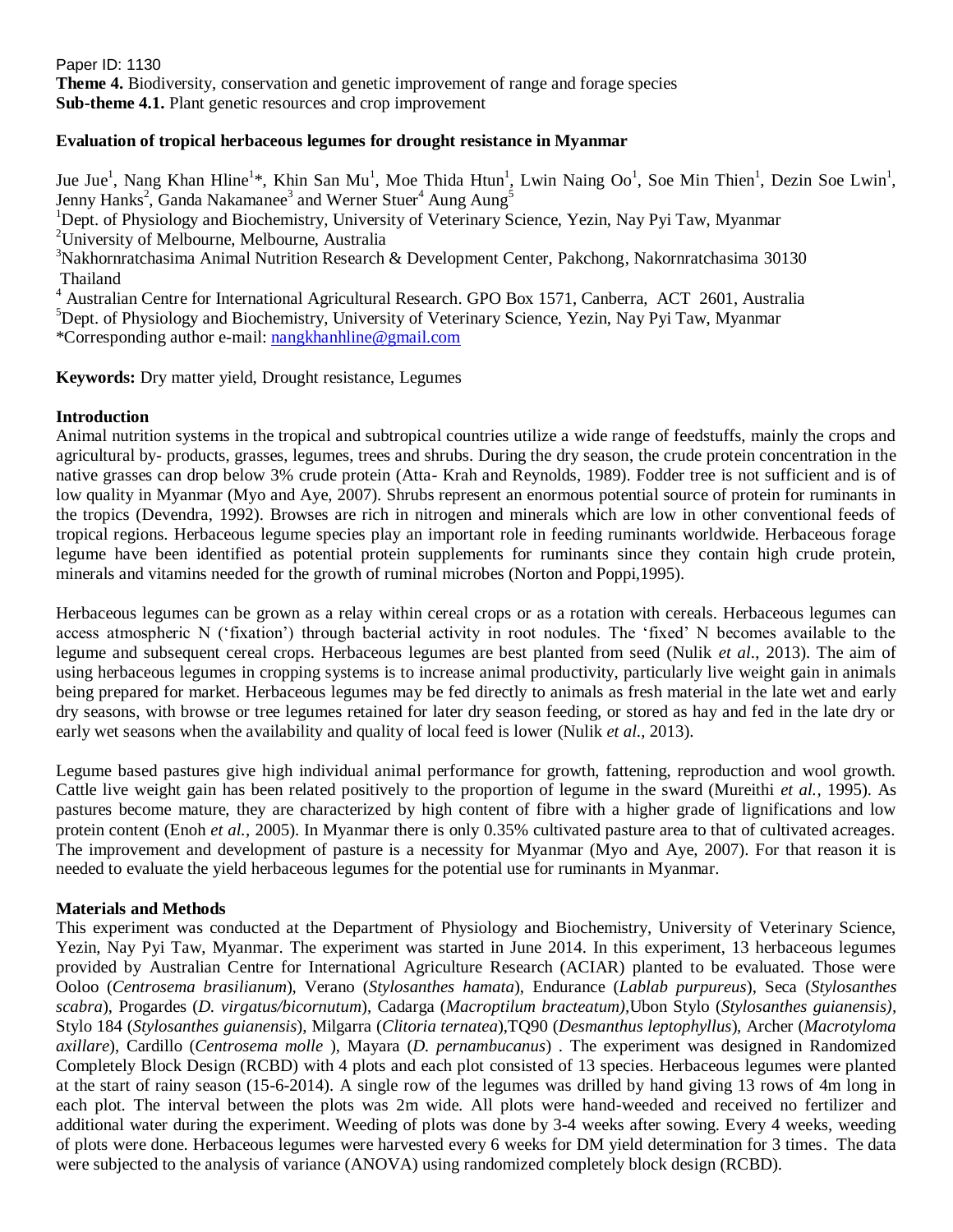#### **Results and Discussion**

The rainfall at the plantation and first harvest ranged from 116 to 362 mm. *Centrosema brasilianum* had the highest emergence score while Mayar and TQ90 had no germination. The considerable variation was demonstrated in evaluation of legumes. For the first harvest, Archer and Ooloo had significantly higher dry matter yields than other species. At second harvest, Ooloo, Ubon stylo, Stylo 184, Archer produced more DM yield than others in the rainfall ranging from 61to183mm. For the third harvest, there was no rainfall in study area and Ooloo, Stylo 184, Ubon stylo and Verano had higher DM yield than other species and Ooloo showed the most satisfactory DM yield in the dry period. It was found that Ubon stylo, Archer, Ooloo, Stylo 184 and Milgarra had the best in total dry matter yield of 3 harvests. As at Ooloo (*Centrosema brasilianum*) had DM yield in the dry period (3rd harvest) it means that Ooloo has more drought resistance than others and it agreed with the report of Peters *et al.* (1994).

| <b>Legume species</b>   | <b>Variety</b> | <b>Emergence score</b> |
|-------------------------|----------------|------------------------|
| Centrosema brasilianum  | Ooloo          | 3.00 <sup>a</sup>      |
| Stylosanthes guianensis | Ubon Stylo     | 3.00 <sup>a</sup>      |
| Clitoria ternatea       | Milgarra       | $2.75^{\circ}$         |
| Lablab purpureus        | Endurance      | $2.25^{ab}$            |
| Macroptilum bracteatum  | Cadarga        | $2.25^{ab}$            |
| Macrotyloma axillare    | Archer         | $2.25^{ab}$            |
| Stylosanthes guianensis | Stylo 184      | $1.75^{bc}$            |
| Centrosema molle        | Cardillo       | $1.75^{bc}$            |
| Stylosanthes hamate     | Verano         | 1.25 <sup>cd</sup>     |
| D. virgatus/bicornutus  | Progardes      | 1.25 <sup>cd</sup>     |
| Stylosanthes scabra     | Seca           | 1.00 <sup>cd</sup>     |
| D. pernambucanus        | Mayara         | 1.00 <sup>cd</sup>     |
| Desmanthus leptophyllus | TQ 90          | 0.50 <sup>d</sup>      |

**Table 1:** Emergence score of legumes

#### **Table 2:** Dry matter yield of herbaceous legumes in study area.

|                         |                | $\overline{1^{st}}$ harvest | 2 <sup>nd</sup><br>harvest | $\overline{3}^{\text{rd}}$ harvest | <b>Total Yield</b>  |
|-------------------------|----------------|-----------------------------|----------------------------|------------------------------------|---------------------|
| <b>Species</b>          | <b>Variety</b> | (August,                    | (October,                  | (December,                         |                     |
|                         |                | 2014)                       | 2014)                      | 2014)                              |                     |
| Stylosanthes guianensis | Ubon stylo     | $786^{bc}$                  | $3561^{\circ}$             | $226^{ab}$                         | $4568$ <sup>a</sup> |
| Macrotyloma axillare    | Archer         | $1526^a$                    | $2631^{\text{abc}}$        | 98 <sup>cdef</sup>                 | $4255^{ab}$         |
| Centrosema brasilianum  | Ooloo          | $1149^{ab}$                 | $2531^{\text{abc}}$        | $320^a$                            | $4000^{ab}$         |
| Stylosanthes guianensis | Stylo 184      | 530 <sup>bcd</sup>          | $270\overline{7}^{ab}$     | $294^{\mathrm{a}}$                 | $3531^{ab}$         |
| Clitoria ternatea       | Milgarra       | 509 <sup>bcd</sup>          | $2344$ <sup>abcd</sup>     | 83d <sup>ef</sup>                  | $2936^{ab}$         |
| Macroptilum bracteatum  | Cadarga        | $739^{bc}$                  | $1474$ bcde                | $121^{\text{cde}}$                 | $2334^{ab}$         |
| Stylosanthes hamata     | Verano         | 376 <sup>cd</sup>           | 1060 <sup>bcde</sup>       | $192^{bc}$                         | $1628^{ab}$         |
| Stylosanthes scabra     | Seca           | 157 <sup>cd</sup>           | $1069$ bcde                | 152 <sup>bcd</sup>                 | $1378^{ab}$         |
| Centrosema molle        | Cardillo       | 217 <sup>cd</sup>           | 709 <sup>cde</sup>         | 141 <sup>bcd</sup>                 | $1423^{ab}$         |
| Lablab purpureus        | Endurance      | 387 <sup>cd</sup>           | $512^{de}$                 | 21 <sup>ef</sup>                   | $1067^{ab}$         |
| D. virgatus/bicornutum  | Progardes      | 103 <sup>cd</sup>           | 0.0 <sup>e</sup>           | 18 <sup>f</sup>                    | $121^{ab}$          |
| Desmanthus leptophyllus | <b>TQ90</b>    | 0.0 <sup>d</sup>            | 0.0 <sup>e</sup>           | 0.0 <sup>f</sup>                   | 0 <sup>b</sup>      |
| D. pernambucanus        | Mayara         | 0.0 <sup>d</sup>            | 0.0 <sup>e</sup>           | 0.0 <sup>t</sup>                   | 0 <sup>b</sup>      |

Means of dry matter yield values with different letter are significantly different  $(P<0.05)$ .

#### **Conclusion**

It can be concluded that Ooloo has the most drought resistance in Myanmar. However, the further tests should be done for more information on the drought resistance of tropical legumes in Myanmar.

#### **References**

Atta-Krah AN and L. Reynoids. 1989. Sheep and goat meat production in the humid tropics of West Africa. In: Timon, V.M. and R. P. Baber (eds) *FAO Animal Production and Health Paper 70*. *Proceedings of a seminar held in*